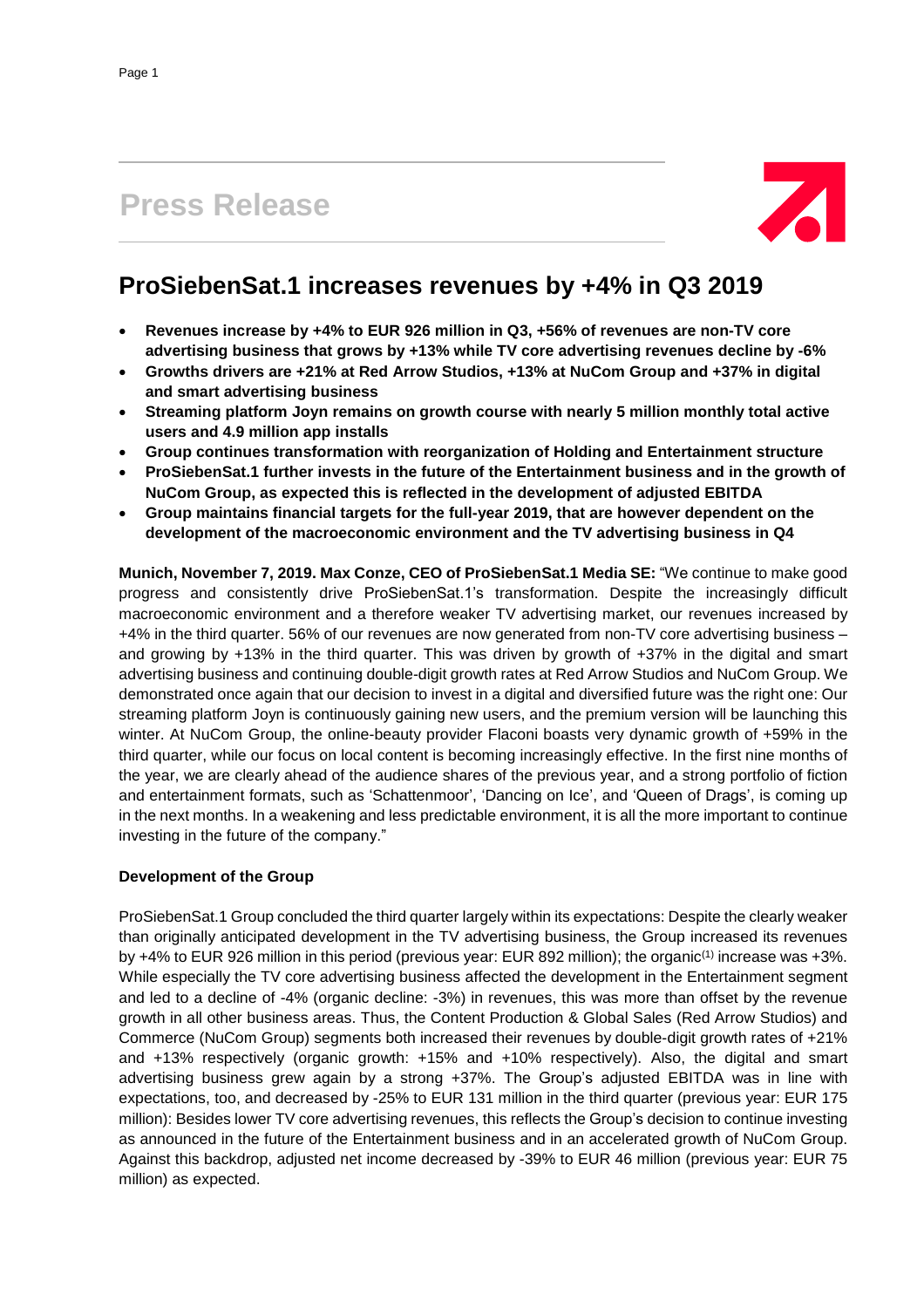In the first nine months of 2019, ProSiebenSat.1 Group's revenues grew by +4% to EUR 2,786 million (previous year: EUR 2,685 million) despite the clearly weaker TV advertising market environment. The organic growth was +3%. As communicated at the beginning of the year, ProSiebenSat.1 consistently invests in the future of the Group. As expected, adjusted EBITDA accordingly fell by -16% to EUR 534 million (previous year: EUR 634 million; net income: -12% to EUR 248 million).

## **Segment performance**

In the **Entertainment** segment, the Group further accelerated the dynamic development of its digital and smart advertising business which revenues grew by a considerable +37%. This was driven partly by the launch of the digital, advertising-financed streaming platform Joyn and the addressable TV business with the market launch of the Addressable TV spot product. This business area therefore compensated for some of the decline in TV core advertising revenues, which were down -6% year-on-year in the third quarter, reflecting the weakening macroeconomic environment and the corresponding development in the TV advertising market. Furthermore, the deconsolidation of the video-on-demand portal maxdome and the online fitness provider 7NXT also had an impact. Overall, external revenues in the Entertainment segment declined by -4% in the third quarter of 2019. Organically, external revenues decreased by -3%. In the TV audience market, ProSiebenSat.1 Group's channels were clearly ahead of the previous year with an audience share of 28.3% (14- to 49-year-olds) in the last nine months (previous year: 27.5%). This positive trend continued in October with a TV audience share of 28.8%. Digital view time likewise grew in the third quarter, increasing by +21.8%. In particular, the shows "The Voice of Germany", "Late Night Berlin", and "Das große Backen" ("Bake Off") are popular with viewers on all platforms. Total video viewtime, i.e. the total number of minutes viewed on all of the Group's linear channels and digital entertainment platforms, came to 253 billion minutes in the third quarter (previous year: 260 billion minutes), with the growth in digital usage not yet completely offsetting the decline in linear reach.

Joyn, the Group's German streaming platform, continues its growth course after its launch in mid-June. It now has nearly 5 million monthly total active users across all devices and 4.9 million app installs. Joyn offers users livestreams from over 50 TV channels and an extensive on-demand offer of original series, shows and exclusive previews. Furthermore, PULS 24, the Group's fourth Austria-only station and the corresponding app successfully went live in September. The new 360-degree project is focusing in particular on information, news, and Austrian content. Since the launch, the app has already been downloaded over 550,000 times.

The **Content Production & Global Sales** segment (Red Arrow Studios) continued its dynamic, doubledigit growth in the third quarter of this year. External revenues increased considerably by +21%. Organically, i.e. adjusted for currency effects, revenues grew by +15%. Again, Red Arrow Studios' strong production business contributed to this: The formats "The Weekly" (for FX/Hulu), "Married at First Sight" (for Lifetime USA), and "A League of Their Own" (for Sky UK) had a particularly positive effect here. The external revenues of the global digital studio Studio71 also continued to grow, increasing by double digits in Germany and the USA in the third quarter. An influencer campaign for Ubisoft in Germany, the production of the series "Mr. Mom" for Walmart's VoD platform, and the growing podcast business in the USA were particularly successful.

The **Commerce** business with NuCom Group is well on the way to achieving the revenue target of around EUR 1 billion in the full-year. In the third quarter of 2019, the segment's external revenues rose by +13%. Organic revenues grew by +10%. While the matchmaking and consumer advice businesses both benefited substantially from the initial consolidations of the US online matchmaking provider eharmony and of Aroundhome, an online broker for products and services related to the home, the organic growth in the core areas of Experiences and Beauty & Lifestyle accelerated considerably. The announced growth investments in the online beauty provider Flaconi had a particularly positive effect on the revenue development here. Revenues increased by +59% in the third quarter. This was also driven by the recent marketing push, the extension of its product portfolio, and the launch of the brand in Poland.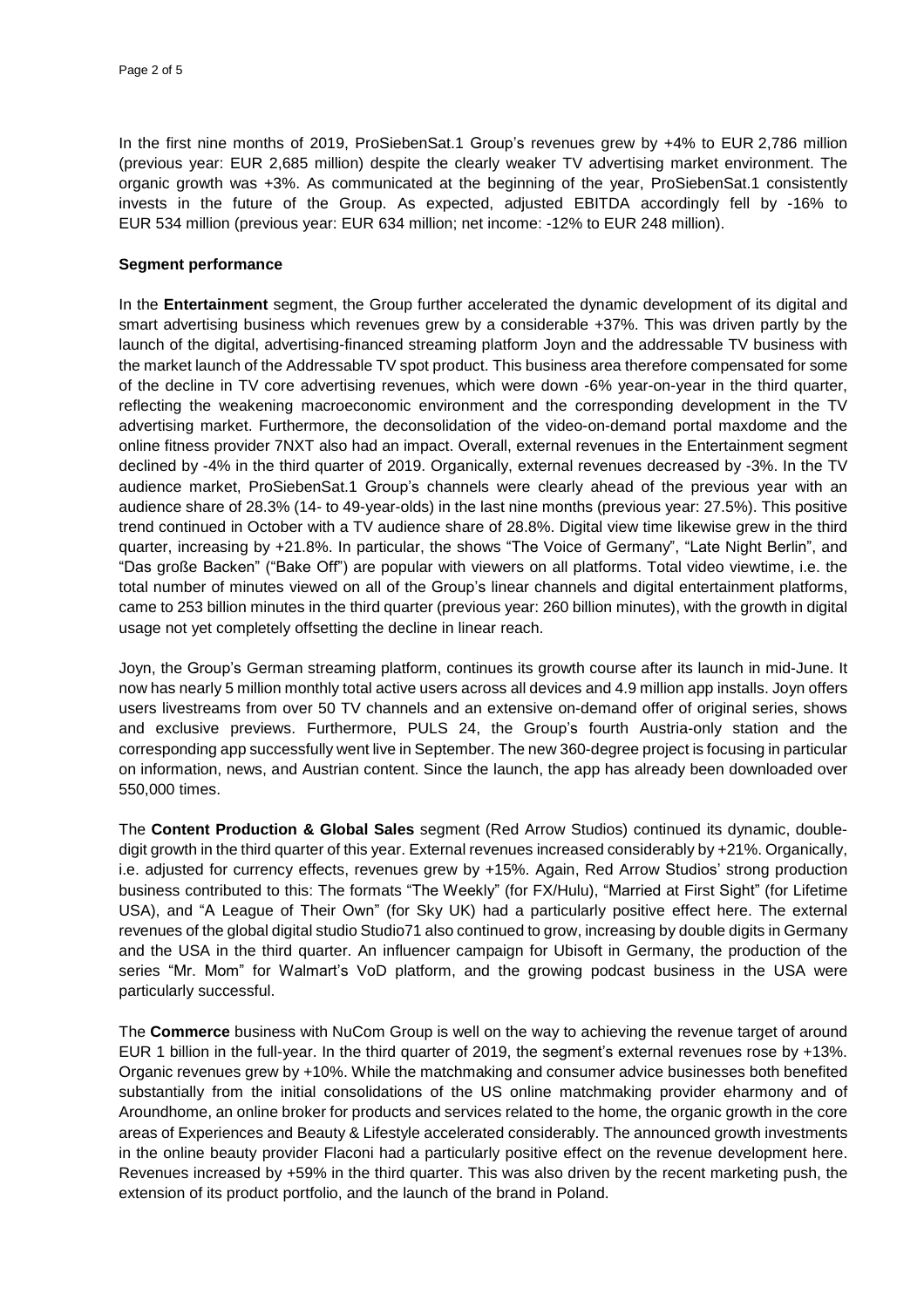In the third quarter of 2019, ProSiebenSat.1 Group also continued the transformation of its Entertainment business, implementing a strategic holding focused on strategic management, governance, support and consulting as its core tasks. At the same time, the Group is establishing a more integrated Entertainment organization in which content, digital platforms and monetization are more tightly interconnected.

## **Financial outlook**

ProSiebenSat.1 maintains its full-year targets communicated for the current fiscal year, i.e. a revenue increase in the mid-single-digit percentage range and – as outlined during the conference call for the second quarter – an adjusted EBITDA margin at the lower end of the target range of 22% to 25%. As already announced at the start of the year, however, the achievement of these financial targets is subject to the development of the macroeconomic environment and the TV advertising market. Adjusted net income for the full-year will be lower than in the previous year, as announced, reflecting the development of adjusted EBITDA.

In the first nine months, the development of revenues and earnings was largely in line with the Group's expectations. This is mainly attributable to the positive revenue development of Red Arrow Studios, NuCom Group and the digital and smart advertising business. In contrast, TV core advertising revenues are showing a downward trend, which was amplified in the third quarter by increased macroeconomic uncertainties. In terms of earnings, the weaker than originally predicted development of the TV advertising business was partially offset by cost measures.

The fourth quarter is traditionally the most important financial quarter for ProSiebenSat.1 Group, in which around one-third of the total annual revenues and close to 40% of adjusted EBITDA are generated. Despite the challenging economic conditions, the Group has decided to continue investing at a high level in the Entertainment business and in an acceleration of NuCom Group's growth. As announced, the investments will focus on the online beauty provider Flaconi in order to further enhance its market position both with regard to the important Christmas business and in the long term. Including these additional expenses, ProSiebenSat.1 now expects NuCom Group's adjusted EBITDA for the full-year to come in around EUR 100 million and thus at around the previous year's level. At the same time, the potential range of TV advertising revenues that can be generated in the fourth quarter is usually much higher as a result of customers' individual investment decisions.

Visibility in the core business remains low at the start of the fourth quarter. Should the TV advertising environment remain weak and should TV core advertising revenues decline by an up to high-single-digit percentage in this quarter, adjusted EBITDA would decline by up to EUR 60 million. This also takes into account the planned additional investments recognized as expense in the fourth quarter. Depending on the development of the TV advertising business, the Group's adjusted EBITDA in the full-year would therefore decline to up to around EUR 850 million in this scenario. Despite the current more difficult macroeconomic conditions, the Group believes that it is on track to successfully continue the transformation of the Entertainment business and to keep strengthening its areas of growth.

**Rainer Beaujean, CFO of ProSiebenSat.1 Media SE:** "Visibility in the TV advertising market is extremely low, and we have seen in the past years that significant sales volatility is possible in the fourth quarter. Moreover, macroeconomic uncertainties are increasing. As such, we believe it is prudent to highlight the financial impact of a potential negative scenario. Despite the uncertainty, we will nevertheless continue to act in a sustainable and long-term manner and have consciously decided to keep investing in NuCom Group and the Entertainment business thus actively shaping ProSiebenSat.1's future."

As in the past, the Group will make specific statements about the financial targets for financial year 2020 at the Annual Press Conference on March 5, 2020.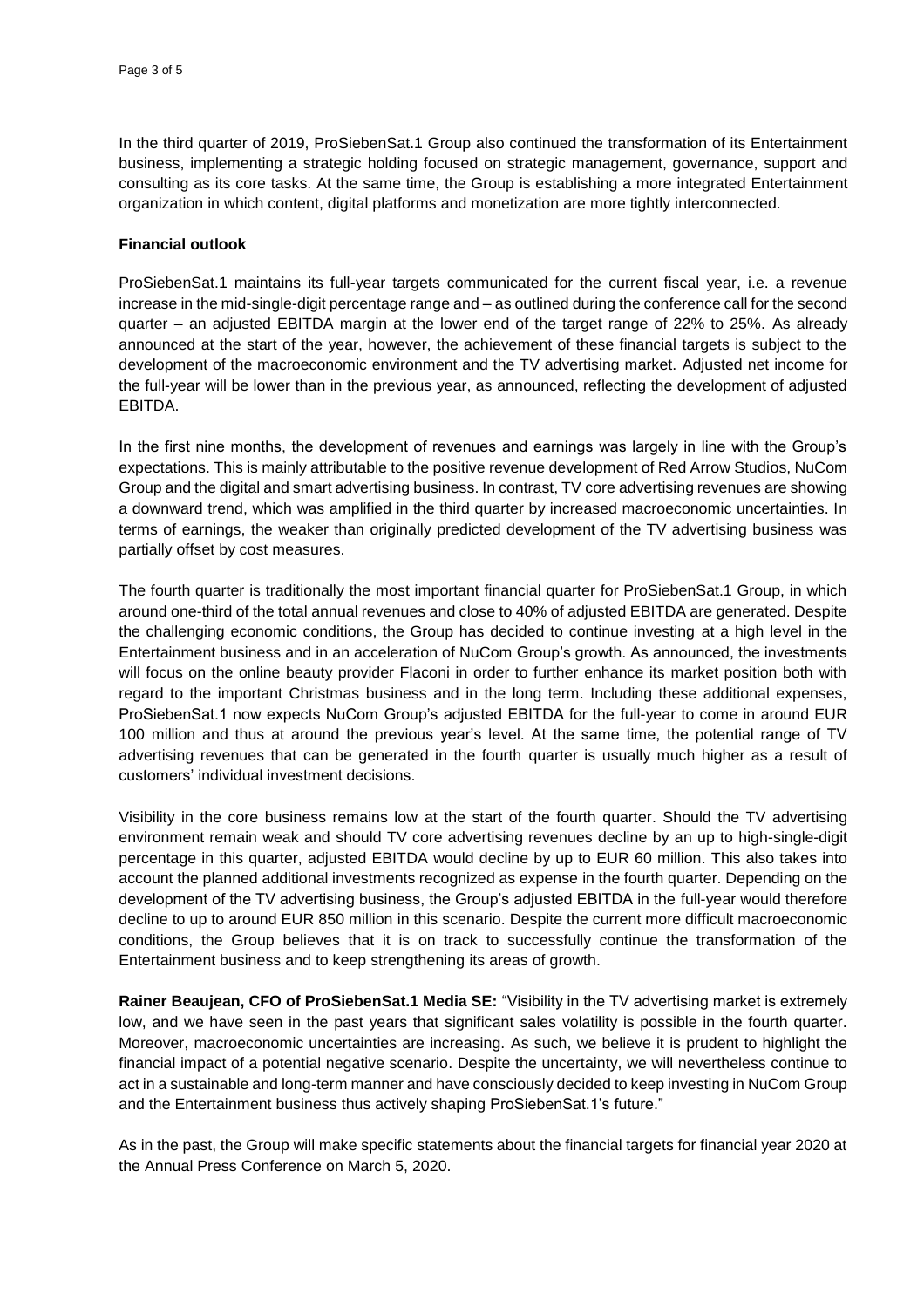Further key figures can be found on our Group website at www.ProSiebenSat1.com. The presentation and Quarterly Statement for the third quarter of 2019 will also be available here from 7:30 a.m. on November 7, 2019.

(1) Organic = adjusted for portfolio and currency effects

## **Key figures of ProSiebenSat.1 Group**

| in EUR m                                                              | Q3 2019 | Q3 2018 | Change in % | ---<br>2019 | ---<br>2018 | Change in % |
|-----------------------------------------------------------------------|---------|---------|-------------|-------------|-------------|-------------|
| Revenues                                                              | 926     | 892     | 4%          | 2,786       | 2,685       | 4%          |
| Total costs                                                           | -870    | $-782$  | 11%         | $-2,474$    | $-2,332$    | 6%          |
| Operating costs <sup>(1)</sup>                                        | -802    | $-721$  | 11%         | -2,277      | $-2,071$    | 10%         |
| Adjusted EBITDA <sup>(2)</sup>                                        | 131     | 175     | $-25%$      | 534         | 634         | $-16%$      |
| Adjusted EBITDA margin (in %)                                         | 14.2%   | 19.7%   | $-5.5$ pp   | 19.2%       | 23.6%       | $-4.4$ pp   |
| <b>EBITDA</b>                                                         | 122     | 187     | $-35%$      | 506         | 550         | -8%         |
| Reconciling items                                                     | -9      | 12      |             | -28         | -84         | $-67%$      |
| Operating result (EBIT)                                               | 64      | 133     | $-52%$      | 337         | 393         | $-14%$      |
| Financial result                                                      | $-16$   | 44      |             | 20          | 14          | 41%         |
| Net income                                                            | 33      | 127     | $-74%$      | 248         | 283         | $-12%$      |
| Net income attributable to shareholders of<br>ProSiebenSat.1 Media SE | 34      | 126     | $-73%$      | 249         | 279         | $-11%$      |
| Net income attributable to non-controlling<br>interests               | ŋ       |         |             | -1          |             |             |
| Adjusted net income <sup>(3)</sup>                                    | 46      | 75      | $-39%$      | 224         | 305         | $-26%$      |
| Adjusted earnings per share (in EUR)                                  | 0.20    | 0.33    |             | 0.99        | 1.33        |             |
| Free cash flow $(4)$                                                  | $-71$   | 3       |             | $-150$      | $-140$      | 7%          |
| Free cash flow before M&A (5)                                         | -51     | 22      |             | -36         | 105         |             |
| Cash flow from operating activities                                   | 275     | 301     | $-9%$       | 961         | 909         | 6%          |

**Q1-Q3**

**Q1-Q3**

**Q1-Q3**

**Q1-Q3**

#### **Key figures of ProSiebenSat.1 Group**

| in EUR m                      | Sep. 30, 2019 | Dec. 31, 2018 Sep. 30, 2018 |       |
|-------------------------------|---------------|-----------------------------|-------|
| Eauity                        | .165          |                             | 151   |
| Equity ratio (in %)           | 18.2%         | 16.5%                       | 18.5% |
| Cash and cash equivalents     | 609           | .03 <sup>°</sup>            | 000   |
| Net financial debt $(6)$      | 2.588         | ∴163                        | 189   |
| Leverage ratio <sup>(7)</sup> |               |                             |       |

#### **Segment key figures of ProSiebenSat.1 Group**

| in EUR m                                     | Q3 2019 | Q3 2018 | Change in % | u -us<br>2019 | u -us<br>2018 | Change in % |
|----------------------------------------------|---------|---------|-------------|---------------|---------------|-------------|
| Entertainment                                |         |         |             |               |               |             |
| Revenues                                     | 538     | 562     | $-4%$       | 1.742         | 1.850         | $-6%$       |
| External revenues                            | 525     | 547     | $-4%$       | 1.705         | 1.799         | $-5%$       |
| Adjusted EBITDA <sup>(2)</sup>               | 108     | 150     | $-28%$      | 458           | 567           | $-19%$      |
| <b>Content Production &amp; Global Sales</b> |         |         |             |               |               |             |
| Revenues                                     | 189     | 155     | 22%         | 508           | 394           | 29%         |
| External revenues                            | 178     | 148     | 21%         | 461           | 361           | 28%         |
| Adjusted EBITDA <sup>(2)</sup>               | 9       | 6       | 46%         | 26            | 19            | 34%         |
| <b>Commerce</b>                              |         |         |             |               |               |             |
| Revenues                                     | 222     | 197     | 13%         | 619           | 525           | 18%         |
| <b>External revenues</b>                     | 222     | 197     | 13%         | 619           | 525           | 18%         |
| Adjusted EBITDA <sup>(2)</sup>               | 15      | 19      | $-23%$      | 51            | 48            | 5%          |

(1) Total costs excl. EBITDA expense adjustments, depreciation, amortization, and impairments. (2) EBITDA before reconciling items. (3) Net income attributable to shareholders of ProSiebenSat.1 Media SE before the depreciation, amortization and impairments from purchase price allocations, adjusted for the reconciling items. These include valuation effects recognized in other financial result, valuation effects of put-options and earn-out liabilities, as well as valuation effects from interest rate hedging transactions. Moreover, the tax effects resulting from such adjustments are also adjusted. (4) After M&A; total cash and cash equivalents generated in operating business less the balance of cash used and generated in the context of investing activities. (5) Free cash flow adjusted for cash used and generated by M&A transactions (excl. transaction costs) related to majority acquisitions that are carried out and planned and the purchase and sale of investments accounted for using the equity method. (6) As of September 30, 2019, the definition of ProSiebenSat.1 Group's net financial debt does not include lease liabilities according to IFRS 16 of EUR 165 million (December 31, 2018: EUR 155 million; September 30, 2018: EUR 142 million) or real estate liabilities of EUR 42 million (December 31, 2018: EUR 22 million; September 30, 2018: EUR 22 million). (7) Ratio of net financial debt to adjusted EBITDA in the last twelve months.